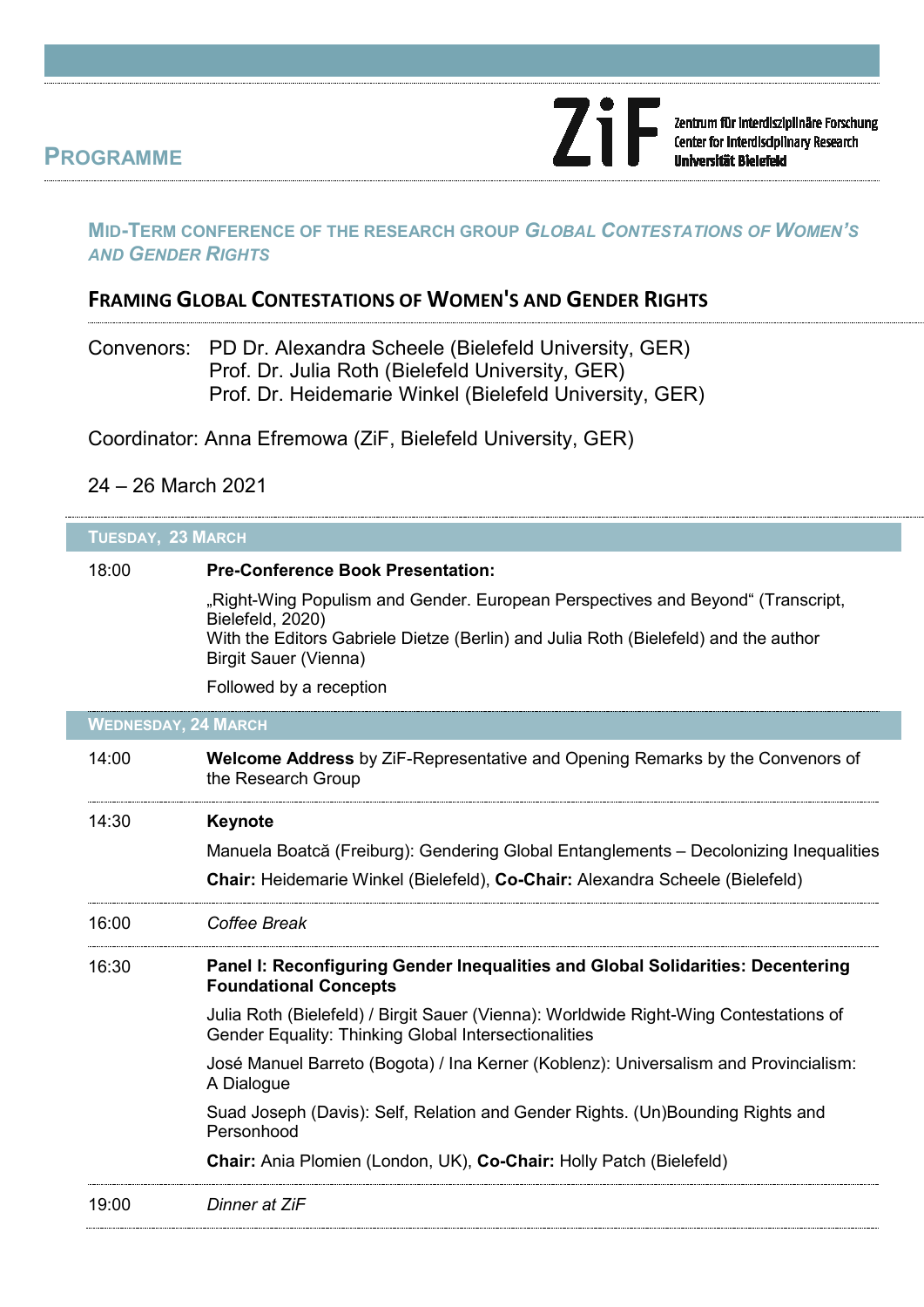| <b>THURSDAY, 25 MARCH</b> |                                                                                                                                                                                 |  |
|---------------------------|---------------------------------------------------------------------------------------------------------------------------------------------------------------------------------|--|
| 09:00                     | Julia Roth / Alexandra Scheele / Heidemarie Winkel (Bielefeld):<br>Framing the Global Contestations of Women's and Gender Rights                                                |  |
| 10:00                     | Coffee Break                                                                                                                                                                    |  |
| 10:30                     | Panel II: Global Crises: States - Markets - Families                                                                                                                            |  |
|                           | Ania Plomien (London) / Alexandra Scheele (Bielefeld) / Martina Sproll (Berlin): Global<br>Social Reproduction: Crises and the Inherent Contradictions of Capitalism            |  |
|                           | Onyinyechukwu Durueke (Port Harcourt): Post-Conflict Communities and Gender<br>Inequalities                                                                                     |  |
|                           | <b>Chair: Birgit Sauer (Vienne), Co-Chair: Julia Roth (Bielefeld)</b>                                                                                                           |  |
| 12:30                     | Lunch at ZiF                                                                                                                                                                    |  |
| 13:30                     | <b>Panel III: Negotiating Hegemonic Knowledge Production about Gender</b>                                                                                                       |  |
|                           | Viola Raheb (Vienna): Religious Interpretations, Patriarchal Authority and Gender<br>Inequalities                                                                               |  |
|                           | Fatima Sadiqi (Fez) / Heidemarie Winkel (Bielefeld): Politicizations of Religion: Between<br><b>Fundamentalist Contestations and Feminist Renegotiations</b>                    |  |
|                           | Brenda Kombo (Bloemfontein): Contestations over Culture and Human Rights in Family<br>Code Reform in Mali                                                                       |  |
|                           | Chair: Ina Kerner (Koblenz), Co-Chair: Alexandra Scheele (Bielefeld)                                                                                                            |  |
| 16:00                     | Coffee Break                                                                                                                                                                    |  |
| 16:30                     | <b>Panel IV: Questioning Global Productions of Normativities</b>                                                                                                                |  |
|                           | Karsten Schubert (Freiburg) / Ligia Fabris (Rio de Janeiro) / Holly Patch (Bielefeld):<br>Liberalism and the Construction of Gender (Non-)Normative Bodies and Queer Identities |  |
|                           | Mishuana Goeman (Los Angeles): Anti-Colonial Strategies in Promoting Gender Social<br>Justice                                                                                   |  |
|                           | Andrea Pető (Vienna): Lessons Learned from Rhetoric and Agenda of Illiberal Gender<br>Politics Regarding Reproductive Rights in Hungary                                         |  |
|                           | Chair: José Manuel Barreto (Bogota), Co-Chair: Heidemarie Winkel (Bielefeld)                                                                                                    |  |
| 19:00                     | Dinner at ZiF                                                                                                                                                                   |  |